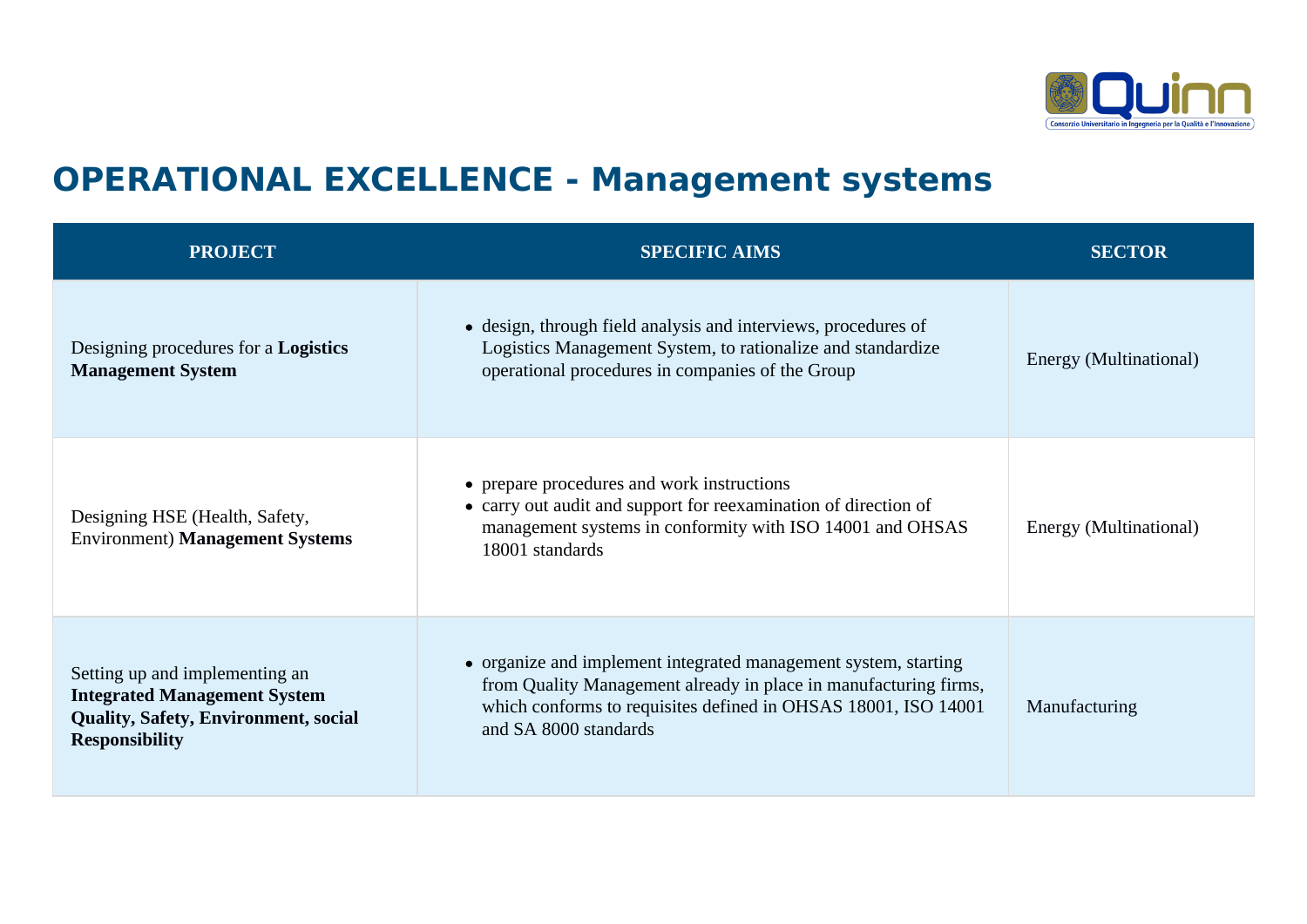| <b>PROJECT</b>                                                                | <b>SPECIFIC AIMS</b>                                                                                                                                  | <b>SECTOR</b>                                |
|-------------------------------------------------------------------------------|-------------------------------------------------------------------------------------------------------------------------------------------------------|----------------------------------------------|
| Designing and Implementing an<br><b>Integrated System</b>                     | • design and implement an integrated system conforming to ISO<br>9001 and 14001 - 2015 edition, SA8000 - 2014 edition                                 | <b>ICT</b>                                   |
| Checkup, implementation and maintenance<br>of an Integrated Management System | • offer a service of check-up, implementation and maintenance of<br>Integrated Management System conforming to ISO 9001, ISO<br>14001 and OHSAS 18001 | Transporti                                   |
| Updating of Management System to new<br>edition of 9001 and 14001 norms       | • design and implement transition of certified management system to<br>9001 and 14001 - 2015 edition norms                                            | <b>Public Services</b><br>(Multiutility)     |
| Support for design and implementation of<br><b>Quality Management System</b>  | • offer support for design and implementation of Quality<br>Management System for Registry Office Certification and<br>regulation of the market       | <b>Public Administration</b><br>(CCIAA)      |
| Support for design and implementation of<br><b>Quality Management System</b>  | • offer support for design and implementation of Quality<br>Management System of Service of Higher Training                                           | <b>Public Administration</b><br>(University) |